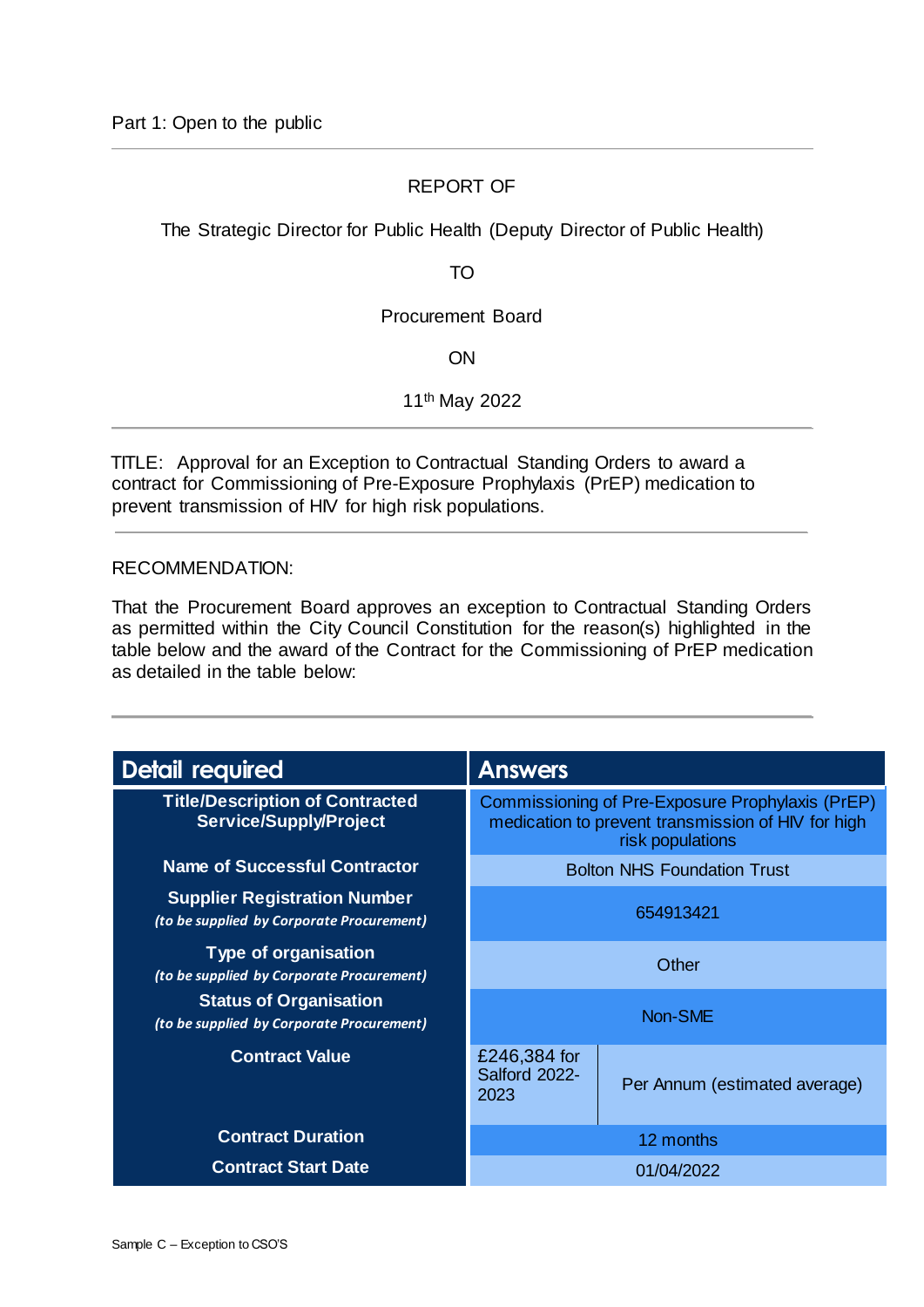| <b>Contract End Date</b>                                   | 31/03/2023                                                                                                                                                                                                                              |             |  |
|------------------------------------------------------------|-----------------------------------------------------------------------------------------------------------------------------------------------------------------------------------------------------------------------------------------|-------------|--|
| <b>Optional Extension Period 1</b>                         | 31/03/2024                                                                                                                                                                                                                              |             |  |
| <b>Optional Extension Period 2</b>                         |                                                                                                                                                                                                                                         |             |  |
| Who will approve each Extension Period?                    | Procurement Board (extension > £150k)                                                                                                                                                                                                   |             |  |
| <b>Contact Officer (Name &amp; number)</b>                 | Helen Dugdale 0161 793 3543                                                                                                                                                                                                             |             |  |
| <b>Lead Service Group</b>                                  | <b>Public Health</b>                                                                                                                                                                                                                    |             |  |
|                                                            |                                                                                                                                                                                                                                         |             |  |
| <b>Reason for CSO Exception</b><br>(select all that apply) | The goods / services / works are only obtainable<br>from one provider and there is no other provider<br>available to allow genuine competition                                                                                          |             |  |
|                                                            | The execution of works or the supply of goods<br>or services is controlled by a statutory body                                                                                                                                          |             |  |
|                                                            | Delivers Best Value to the Council                                                                                                                                                                                                      |             |  |
|                                                            | Special education, health or social care<br>contracts, if it is considered in the Council's best<br>interests and to meet the Council's obligations<br>under relevant legislation                                                       | $\boxtimes$ |  |
|                                                            | The execution of works or the supply of goods<br>and services is required so urgently as not to<br>permit compliance with the requirements of<br>competition                                                                            |             |  |
|                                                            | Security works where the<br>publication<br><b>of</b><br>documents or details in the tendering process<br>could prejudice the security of SCC and Salford<br>residents                                                                   |             |  |
|                                                            | Procurements made through, or on behalf of,<br>any consortium, local authority, statutory or<br>similar body, provided that tenders or quotations<br>are invited and contracts placed in accordance<br>with national or EU legislation. |             |  |
| <b>Funding Source</b>                                      | External Funding Source (please identify below)                                                                                                                                                                                         |             |  |
| <b>Ethical Contractor</b>                                  | Mayor's Employment Charter<br>Committed to sign up to the Charter                                                                                                                                                                       | $\boxtimes$ |  |
|                                                            | <b>Accredited Living Wage Employer</b>                                                                                                                                                                                                  | $\boxtimes$ |  |

## EXECUTIVE SUMMARY:

The purpose of this report is to request an exception to Contractual Standing Orders to approve the award of a contract for Commissioning Pre-Exposure Prophylaxis from the existing Sexual Health Services (SHS) Provider, Bolton NHS Foundation Trust.

The Department of Health and Social Care (DHSC) are providing Public Health in Local Authorities with funding in the Public Health grant to commission PrEP, via the local level 3 Sexual Health Service contract. Salford's level 3 provider is Bolton NHS Foundation Trust (BFT). They provide Sexual Health Services for Salford and Bolton. Salford is the lead commissioner.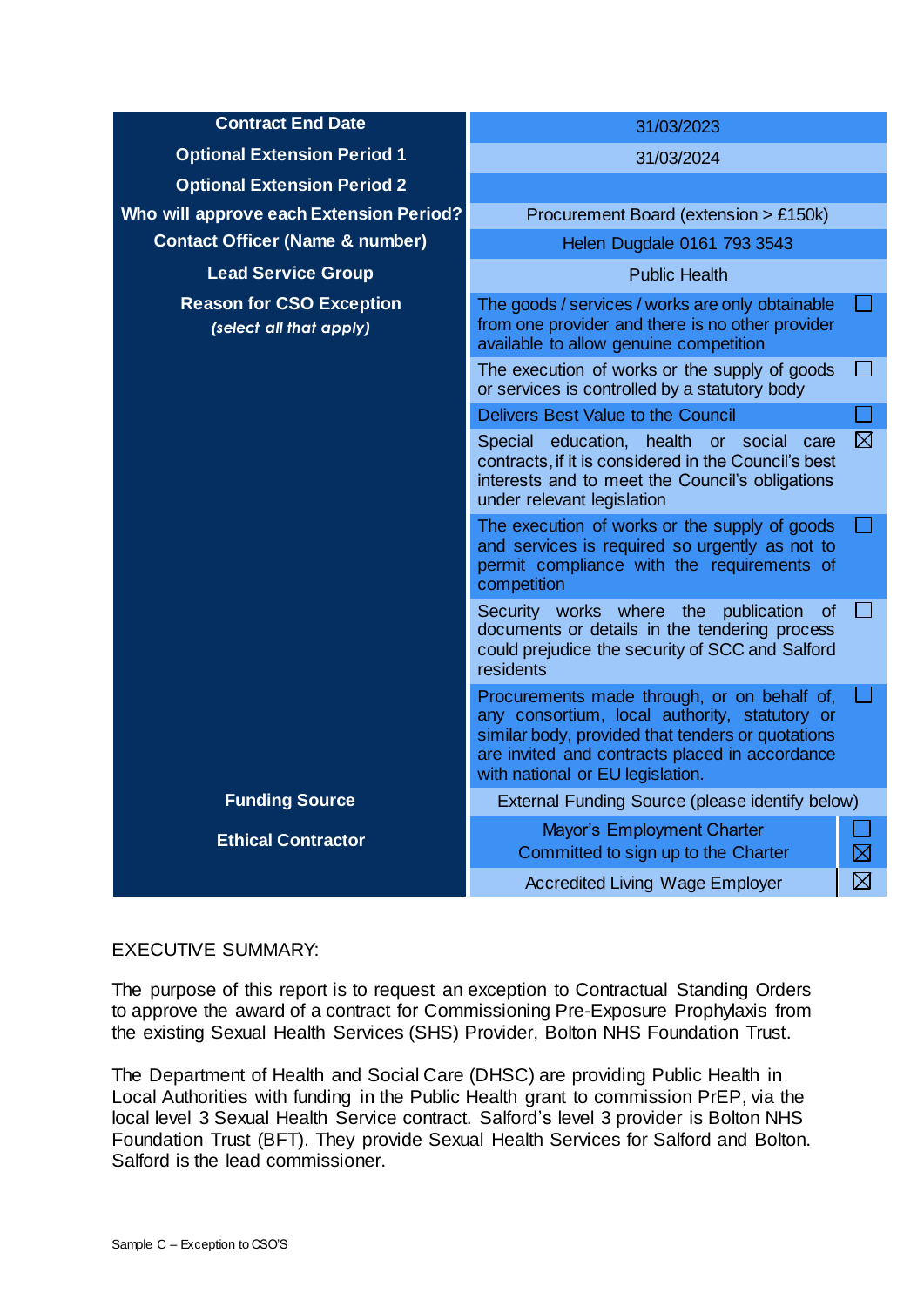NHS England and Improvement continue to pay for the medication costs for those taking PrEP.

The funding is to cover the period April 2022 - March 2023. DHSC have stated that the government is committed to the provision of PrEP going forwards.

Note. A plus one, subject to funding, is being sought, which takes the budget over the £150,000 Delegated Decision Notice limit.

## BACKGROUND DOCUMENTS:

1, PrEP Local Authority National Service Specification insert.

2, NHS England Provider contract to pay for the medication only part of the treatment.

#### KEY DECISION:

No.

For 2022-2023 the value is between £150,000 and £349,999 for Salford City Council.

#### DETAILS:

What is PrEP?

PrEP (HIV Pre-exposure Prophylaxis) is a medicine for HIV negative people, is taken before sex, so it is pre-exposure. Prophylaxis means to prevent infection, in this case HIV. It can reduce the risk of acquiring HIV.

PrEP has been tested nationally over the previous few years via the PrEP IMPACT trial (See appendix 1).

PrEP forms part of the combination of HIV prevention approaches, alongside health promotion, condom use, regular testing and swift initiation of HIV treatment where diagnosed. Active risk reduction provides a major opportunity to control HIV transmission. In addition, the regular sexually transmitted infection (STI) testing which forms part of the PrEP offer provides opportunities to test and treat STIs, thereby supporting the control of STIs.

Should the 1 year SRHS extension be agreed, the expectation is that any future PrEP budget for 2023-24 will continue to fund PrEP delivery from the level 3 SRHS commissioned from BFT.

#### **Reason for the exception**

PrEP needs to be provided for Salford residents and DHSC guidance has stipulated this is through a Level 3 sexual health service provider. Bolton NHS Foundation Trust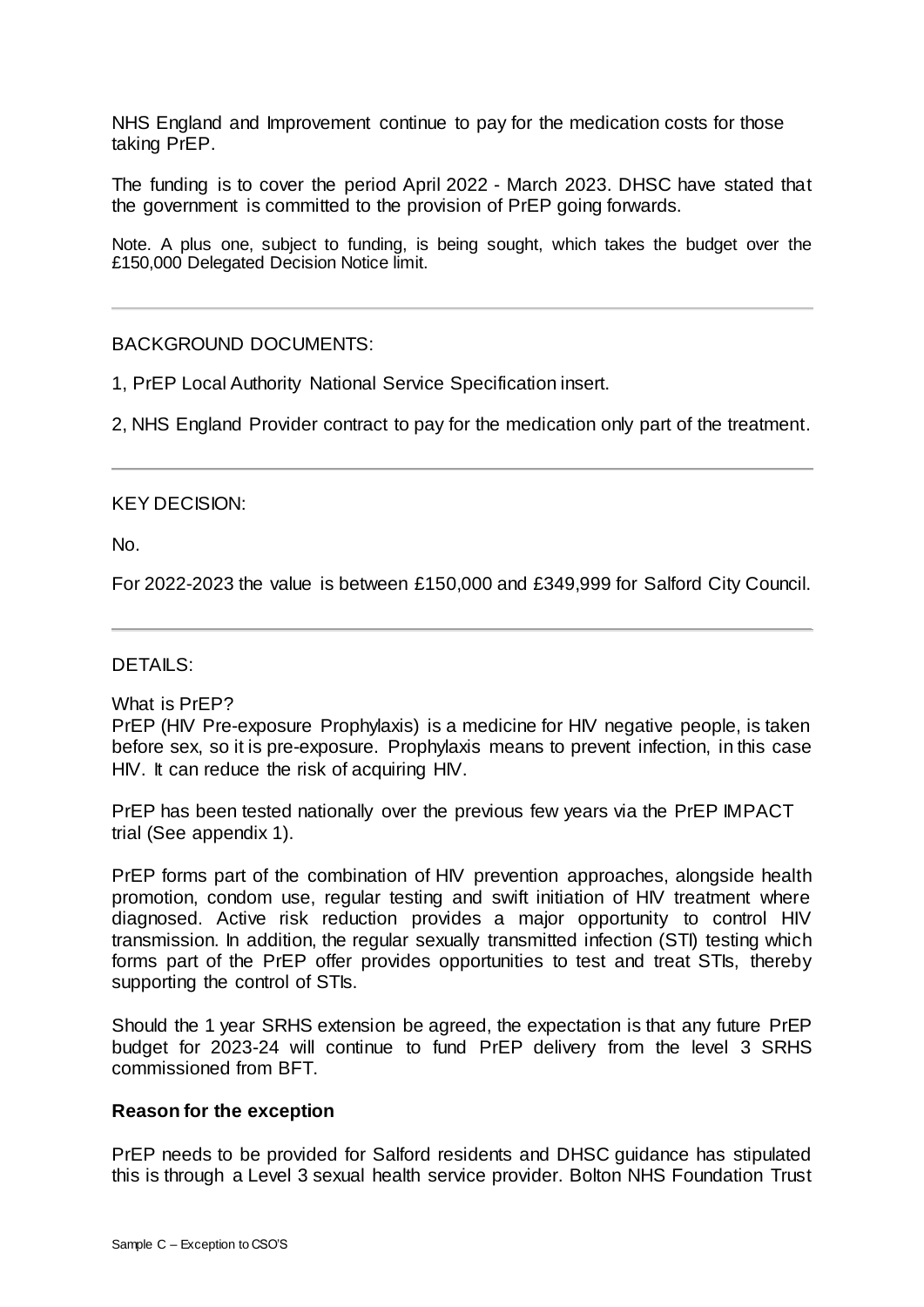(BFT) is the local Level 3 provider for Salford and Bolton local Authorities. BFT delivered the PrEP IMPACT Trial, which ended in October 2020, so are experienced in provision. Public demand has increased as eligible people are aware the national funding has been allocated to provide PrEP to eligible people across England.

Currently PrEP is delivered within the local authority commissioned specialist (level 3) sexual health service by BFT. Commissioning BFT represents the best value way to provide this currently as they are Salford's Level 3 service.

**NB** A level 3 SHS is required because they can provide clinical governance, patient confidentiality, information governance, safeguarding, workforce training, medicines management etc.

DHSC has provided funding to Local Authorities for PrEP as part of the Public Health grant allocation in 2022-2023. DHSC is committed to providing PrEP long term.

15% of the PrEP allocation will be retained in house for Out of Area charges for PrEP, plus £10,000 for Salford to pay for communications and promotion to ensure take up in all eligible groups e.g. BAME and trans women in Salford.

## **Social value**

Having access to PrEP empowers residents who are at a high risk of becoming HIV positive, by giving them an option to take control and reduce their risk by taking PrEP. BFT consult with Service Users annually and work on the issues raised. BFT employ staff from Salford and GM which supports employment and the local economy.

## **KPI's and Contract Monitoring**

The performance monitoring of the contract and KPI's will form part of the existing quarterly performance meeting between Salford City Council, Salford CCG and Bolton Council and BFT Sexual Health Service Leads, for the main Sexual Health Contract.

KPI's including the following will be measured:

- Baseline risk assessment.
- PrEP initiation (including education, behavioural support/adherence; baseline assessment and testing; supplying PrEP).
- Clinical follow-up and monitoring (including continued supplying; assessing adherence and adverse effects; management of short-term side effects; PrEP: HIV testing, STI screening, renal monitoring, data collection, indicators for stopping PrEP).

KEY COUNCIL POLICIES:

Salford Locality plan 2020-25.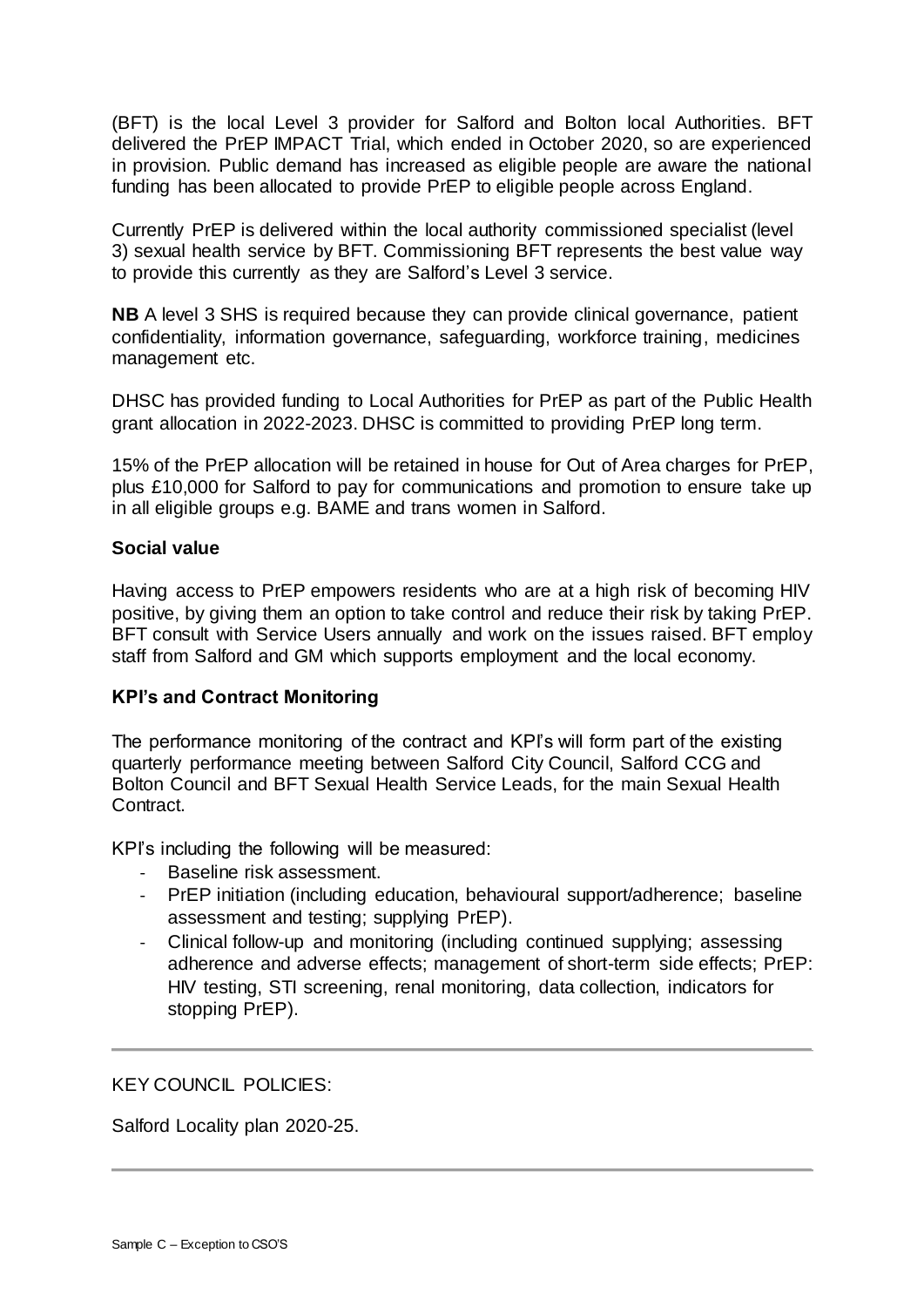EQUALITY IMPACT ASSESSMENT AND IMPLICATIONS:-

The PrEP provision is targeted at populations who are at high risk of getting HIV only. Some funding is being retained in house to ensure PrEP uptake in groups who may not present to the service e.g. BAME and trans women.

#### ASSESSMENT OF RISK:

The risk of not providing a service is that HIV cases will increase, which will have associated lifetime costs.

A delay could result in high risk individuals being unable to be seen and obtain the preventative HIV medication, PrEP putting them at risk of becoming HIV positive and passing it on to others.

SOURCE OF FUNDING:

Department of Health and Social Care paid into the Public Health grant allocation.

LEGAL IMPLICATIONS: Supplied by:

Tony Hatton the Shared Legal Service. 11.04.2022

When commissioning contracts for the provision of goods, services or the execution of works, the Council must comply with the provisions of the Public Contracts Regulations 2015 (PCR) and its own Contractual Standing Orders (CSO's) as set out in the Constitution, failing which the award of a contract may be subject to legal challenge.

It is an established principle that an existing public contract is capable of being varied or modified providing any modification does not affect the overall nature of the contract, and an exception to the Council's Contractual Standing Orders (CSO's) may be approved by the Procurement Board to allow for contract extensions to be made where the original contract does not make provision for such an extension of the original term. There is, however, always a risk that any extension, if done outside of the usual tender process, or outside of the scope of CSO's, could be subject to challenge by an aggrieved provider, on the basis that it ought to have been put out to tender and advertised in accordance with the Public Contract Regulations 2015 (PCR).

The risk of challenge increases in tandem with the value and proposed length of the contract. The extension with the existing providers with proven ability to meet the requirements of the service users would be argued to be more cost effective and efficient under the circumstances, in addition to the provision of continuity of support to the community.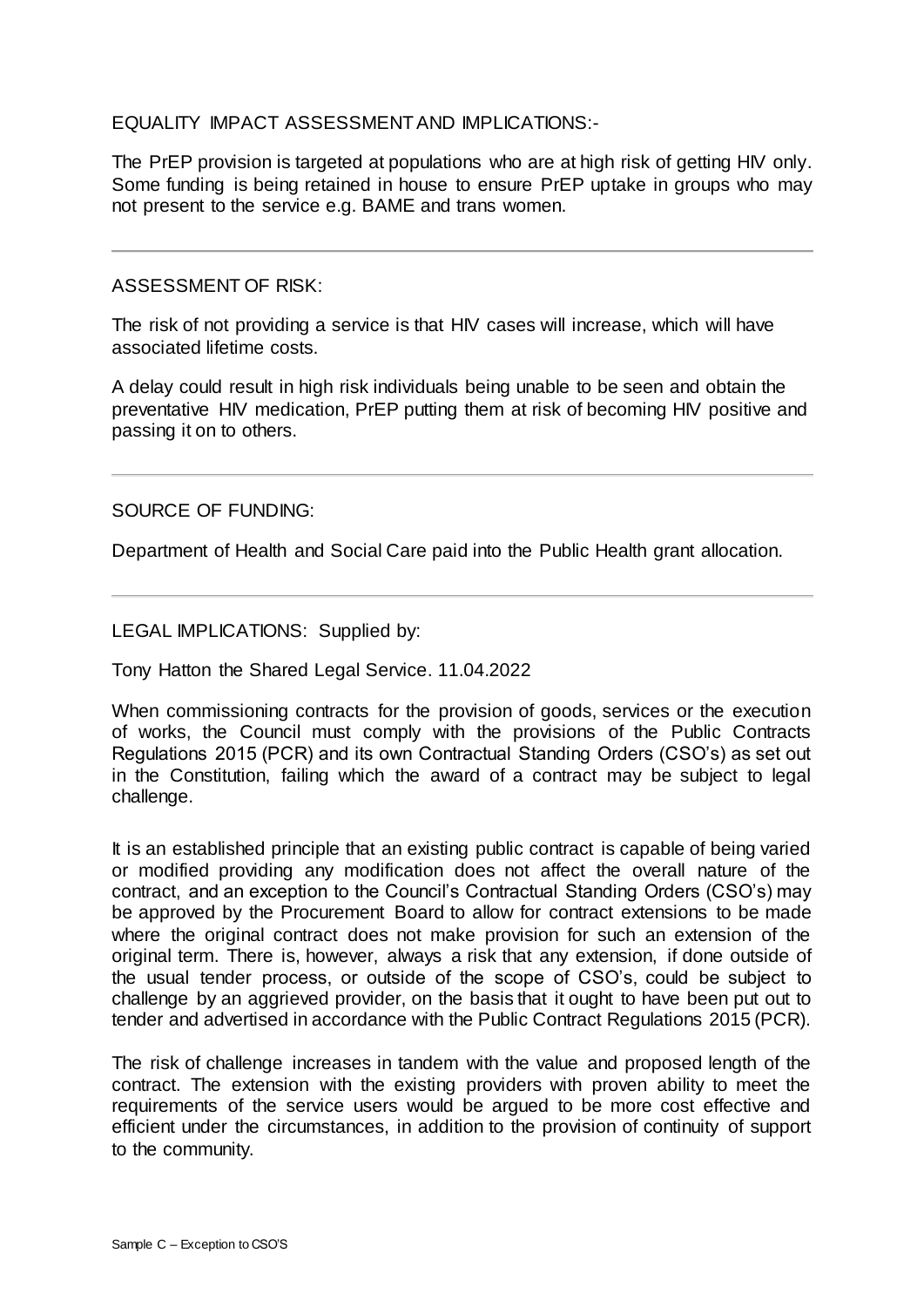The PCR also allow for modifications to be made to existing contracts such that a modification (here a variation) may be made where the following cumulative conditions are fulfilled:

1 The need for modification has been brought about by circumstances which a diligent contracting authority *could not foresee*;

2 The modification does not alter the overall nature of the contract;

3 Any increase in price is *not higher than 50% of the value of the original contract* or framework agreement. (reg 72(1)(c)).

Legal Services has advised on varying the existing Bolton Sexual Health Services contract to include this additional PrEP service and has drafted a deed of a variation to this effect. The deed sets out the additional contribution (which shall be ring-fenced for use on PrEP services only, 15% retention for out of area charging, £10,000 for communications and promotion to high risk lower uptake groups and a specification setting out the service and how this will be evaluated (against the KPIs as discussed above). Once agreed with Bolton Council and Bolton Foundation Trust, the deed will incorporate this PrEP additional commission as set out in this report into the on-going Bolton Sexual Health Services contract.

FINANCIAL IMPLICATIONS: Supplied by the Finance Team

Michelle Cowley, Finance Manager, 0161 793 2520. 13.04.2022

This project is funded by the Department of Health and Social Care, as a part of the Public Health Grant.

PROCUREMENT IMPLICATIONS: Supplied by

Anthony Hilton, Head of Procurement. 11.04.2022

The PrEP element of this service provision was incorporated into the core Sexual Health Services (SHS) contract by variation September 2021 and as such ideally would be captured in one report. Funding has now been confirmed and the service will continue to be delivered in line with the main core contract.

It is noted that:

Salford City Council are acting as lead commissioner with Bolton Foundation Trust and is contractually responsible for the contract on behalf of Bolton Council as per the arrangements set out under the existing contract.

HR IMPLICATIONS: Supplied by:

None.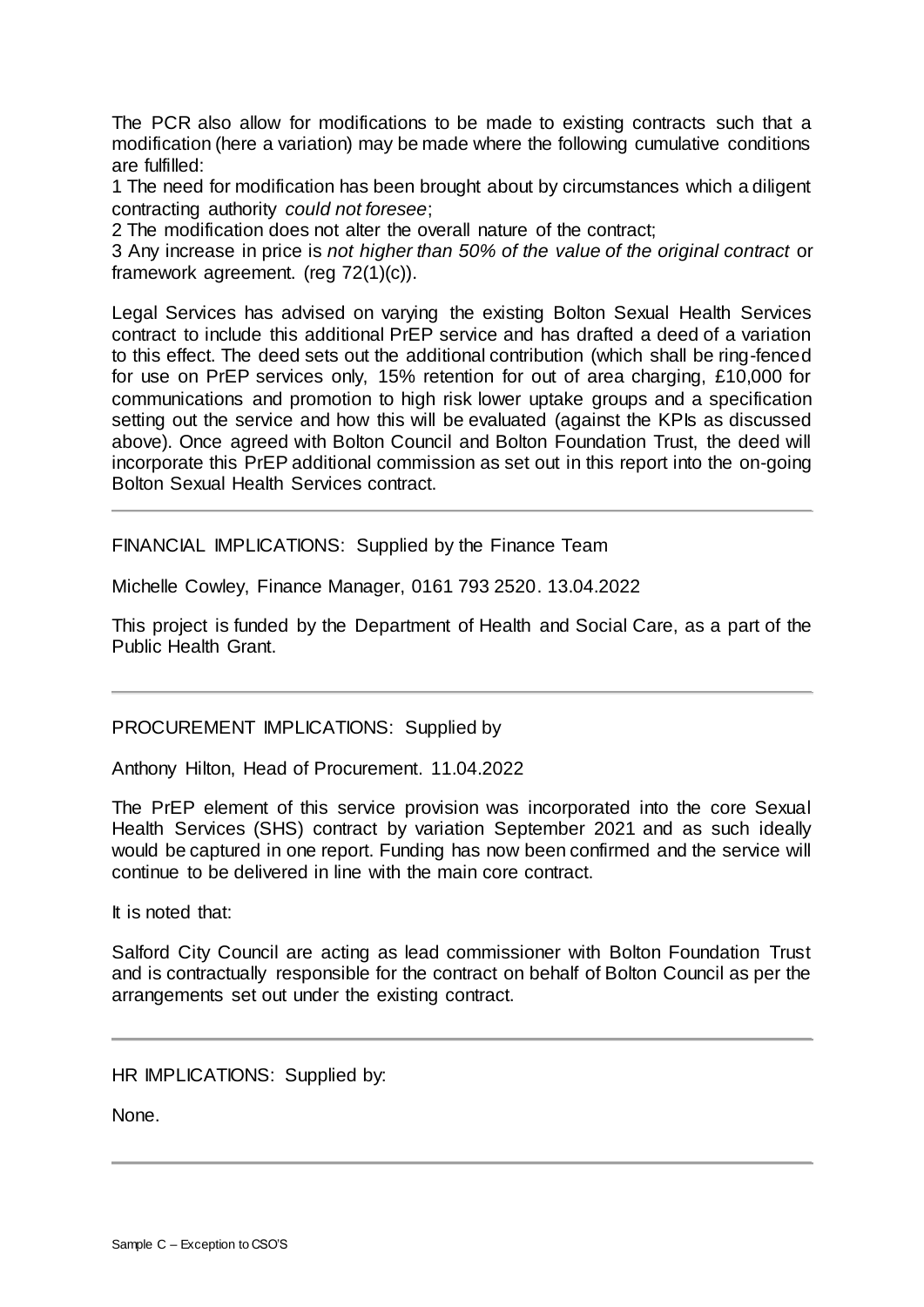CLIMATE CHANGE IMPLICATIONS: Supplied by: Michael Hemingway. 01.04.2022

The NHS is working to mitigate and adapt to the challenges of climate change both locally and at a national level as set out in "Delivering a 'Net Zero' National Health Service.

OTHER DIRECTORATES CONSULTED:

CMT

Adult DMG

Adult Lead Member board

CONTACT OFFICER: Helen Dugdale

TELEPHONE NUMER: 0161 793 3543

WARD(S) TO WHICH REPORT RELATE(S):

Specify the ward(s) affected, if all wards state this fact.

All